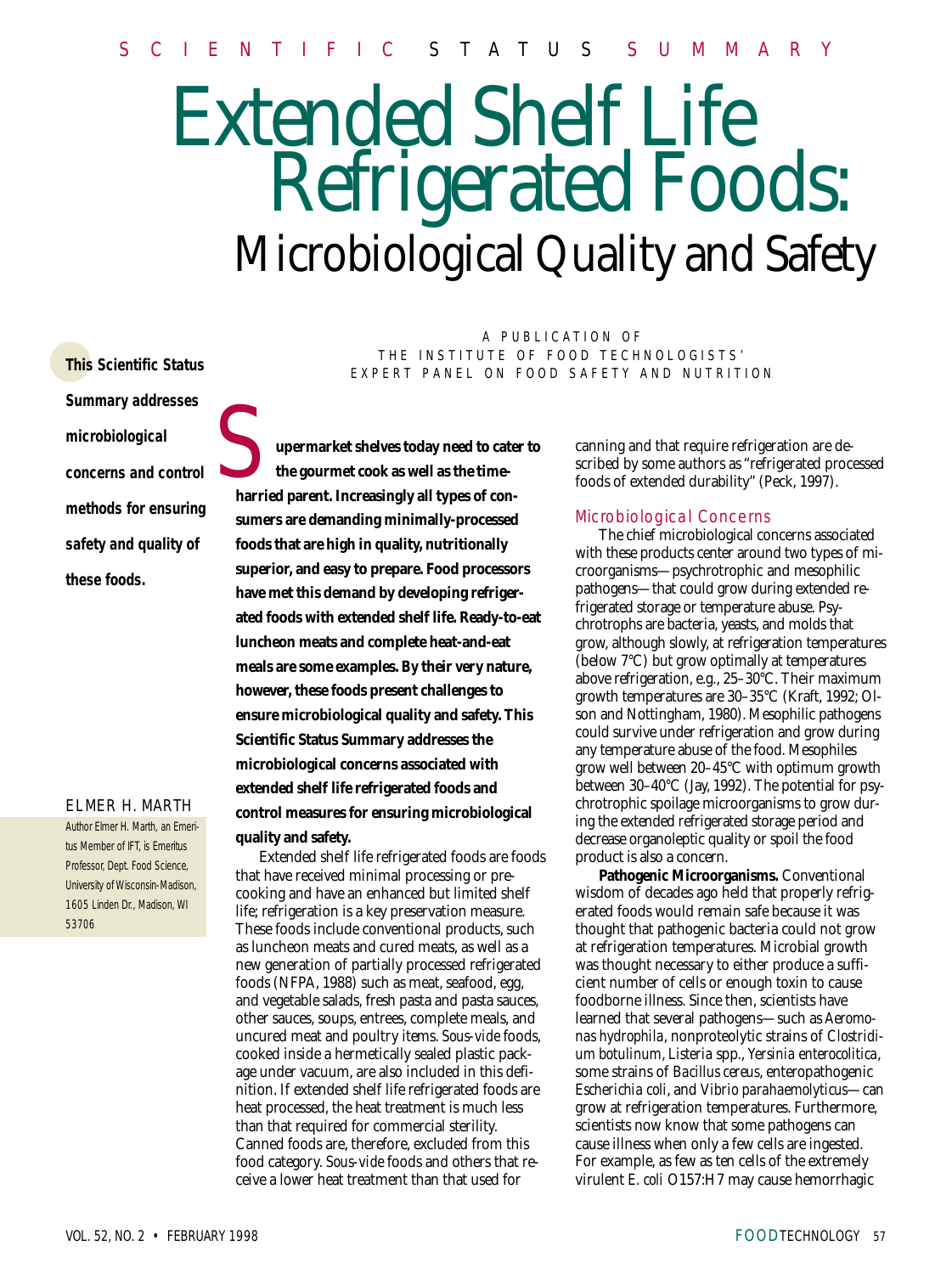## Extended Shelf Life C ONTINUED

colitis (Buchanan and Doyle, 1997). Readers may refer to several texts (Cliver, 1990; Doyle et al., 1997; FDA, 1992; ICMSF, 1996; Jay, 1996) for detailed information on the characteristics of pathogenic microorganisms and the foodborne illnesses they cause.

*A. hydrophila* is a facultative anaerobe that is generally considered a ubiquitous waterborne microorganism, occurring widely in fresh and brackish waters. Recent surveys (Pin et al., 1994; Saad et al., 1995; Schweizer et al., 1995) detected *A. hydrophila* in samples of raw milk, poultry, lamb, cheese, shellfish, pork, beef, watercress, lettuce, and escarole. Most cases of illness attributed to *A. hydrophila* have been sporadic, rather than associated with an outbreak (FDA, 1992).

*C. botulinum* is a ubiquitous anaerobic spore-forming bacterium whose spores are widely distributed in soil, freshwater and marine environments, raw agricultural products, and the intestinal tracts of fish and animals (Sugiyama, 1990). Four groups of *C. botulinum* (I-IV) and some strains of *Clostridium baratii* and *Clostridium butyricum* can produce botulinum neurotoxin (Hatheway, 1992). *C. botulinum* type I (proteolytic strains) and *C. botulinum* type II (nonproteolytic strains) are responsible for human foodborne botulism (Peck, 1997). The botulinum neurotoxins are differentiated as types A through G on the basis of serological reaction. The nonproteolytic strains—type E and some type B and F—do not produce overt signs of food spoilage during growth and toxin production.

Some nonproteolytic strains of *C. botulinum* are a concern with extended shelf life refrigerated foods because with sufficient time they may be able to grow and produce neurotoxin at temperatures as low as 3.3°C. Proteolytic strains, which are mesophilic, may be able to grow and produce toxin in foods if temperature abuse occurs. Most outbreaks of botulism in the United States have been caused by home-processed vegetables, fish, or meat products (ICMSF, 1996). The incidence of botulism from consumption of refrigerated foods is exceedingly low. However, the few outbreaks

that have occurred and research challenge studies illustrate the potential *C. botulinum* hazards associated with extended shelf life refrigerated foods (Conner et al., 1989).

*L. monocytogenes*, a facultative anaerobe, is ubiquitous in the environment. *L. monocytogenes* has been isolated from soil, silage, food processing environments, and healthy humans and animals (ICMSF, 1996). A variety of foods, such as refrigerated ready-to-eat meat sandwiches and meat salads have been recalled from the marketplace because of contamination with *L. monocytogenes* (Ryser and Marth, 1991). Individuals with compromised immune systems, e.g., newborns, the elderly, and people suffering from the acquired immunodeficiency syndrome, are most susceptible to listeriosis. Outbreaks of listeriosis in North America have been associated with coleslaw, soft Mexican-style cheese, and milk (McLauchlin, 1996).

*Y. enterocolitica* is a facultative anaerobe whose main reservoir of bioserotypes pathogenic to humans is believed to be the pig (ICMSF, 1996). Symptoms of yersiniosis, the disease caused by *Y. enterocolitica*, may include fever, diarrhea, headache, vomiting, and severe abdominal pain similar to that associated with appendicitis. *Y. enterocolitica* has been isolated from a variety of animals, foods (lamb, pork, oysters, shrimp, and crabs), and water (Doyle and Cliver, 1990; ICMSF, 1996); however, isolates are often avirulent. Outbreaks of yersiniosis, which are relatively uncommon in the United States, have been caused by contaminated chocolate milk, recontaminated pasteurized milk, bean sprouts, tofu, and chitterlings (raw pork intestine).

*B. cereus,* an aerobic spore-former including psychrotrophic and mesophilic strains, is widely distributed in nature and in foods. *B. cereus* is commonly found in soil, milk, cereals, starches, herbs, spices, and other dried food products and on the surfaces of meats and poultry. *B. cereus* can produce two toxins that cause two distinct types of illness—a diarrheal illness and an emetic illness characterized by nausea and vomiting. Every well-documented report of *B. cereus* intoxication has described time and temperature abuse that enabled initially relatively low (innocuous) levels of *B. cereus* in foods to increase greatly. In most incidents, the food vehicle was a cereal or cereal- or

spice-containing product (ICMSF, 1996).

A few serotypes and strains of *E. coli*, a facultative anaerobe that is part of the normal microflora of the intestinal tract of humans and most warm-blooded animals, can cause illness. Although they are not considered true psychrotrophs, some of these strains can grow at 6.9°C and below (Kraft, 1992; Palumbo et al., 1994). Pathogenic *E. coli* are categorized into six groups—enteropathogenic, enteroinvasive, enterotoxigenic, enterohemorrhagic (EHEC), enteroaggregative, and diffusely adherent (Buchanan and Doyle, 1997). Foods involved in outbreaks caused by pathogenic *E. coli* include meat, poultry, fish, vegetables, apple cider, raw milk, Brie and Camembert cheese, water, and radish and alfalfa sprouts. Some strains of *E. coli*, including some EHEC strains, are acid tolerant, a complex phenomenon that is growth phase dependent and inducible; acid tolerance may persist for extended periods at refrigeration (Buchanan and Doyle, 1997).

*V. parahaemolyticus* is a facultatively anaerobic halophile (requiring sodium chloride for growth) occurring worldwide in inshore marine waters and frequently associated with molluscs, crustaceans, and fish (ICMSF, 1996). Although the microorganism is considered mesophilic, growth has been demonstrated at temperatures as low as 5°C (Twedt, 1989). The microorganism is the most common cause of foodborne illness in Japan because it frequently contaminates seafood, often eaten raw in that country. Contaminated raw, improperly cooked, and cooked recontaminated fish and shellfish have been implicated in cases of gastroenteritis.

**Spoilage Microorganisms.** With sufficient time at refrigeration temperatures, several types of psychrotrophic bacteria, yeasts, and molds may grow to levels sufficient to cause food spoilage. These microorganisms include the *Acinetobacter*-*Moraxella* group, *Alcaligenes* species, *Flavobacterium* spp., *Microbacterium* spp., *Xanthomonas* spp., and the microorganisms of primary concern in extended shelf life refrigerated foods: *Brochothrix thermosphacta,* lactic acid bacteria (LAB), and *Pseudomonas* spp.

*B. thermosphacta,* which is aerobic (requiring free oxygen) to facultatively anaerobic (growing well either aerobically or anaerobically), has been recovered from vacuum-packaged beef, pork, lamb, and heat-processed cured meats such as sliced cooked ham, corned beef, and others (Kraft, 1992). The extent of spoilage of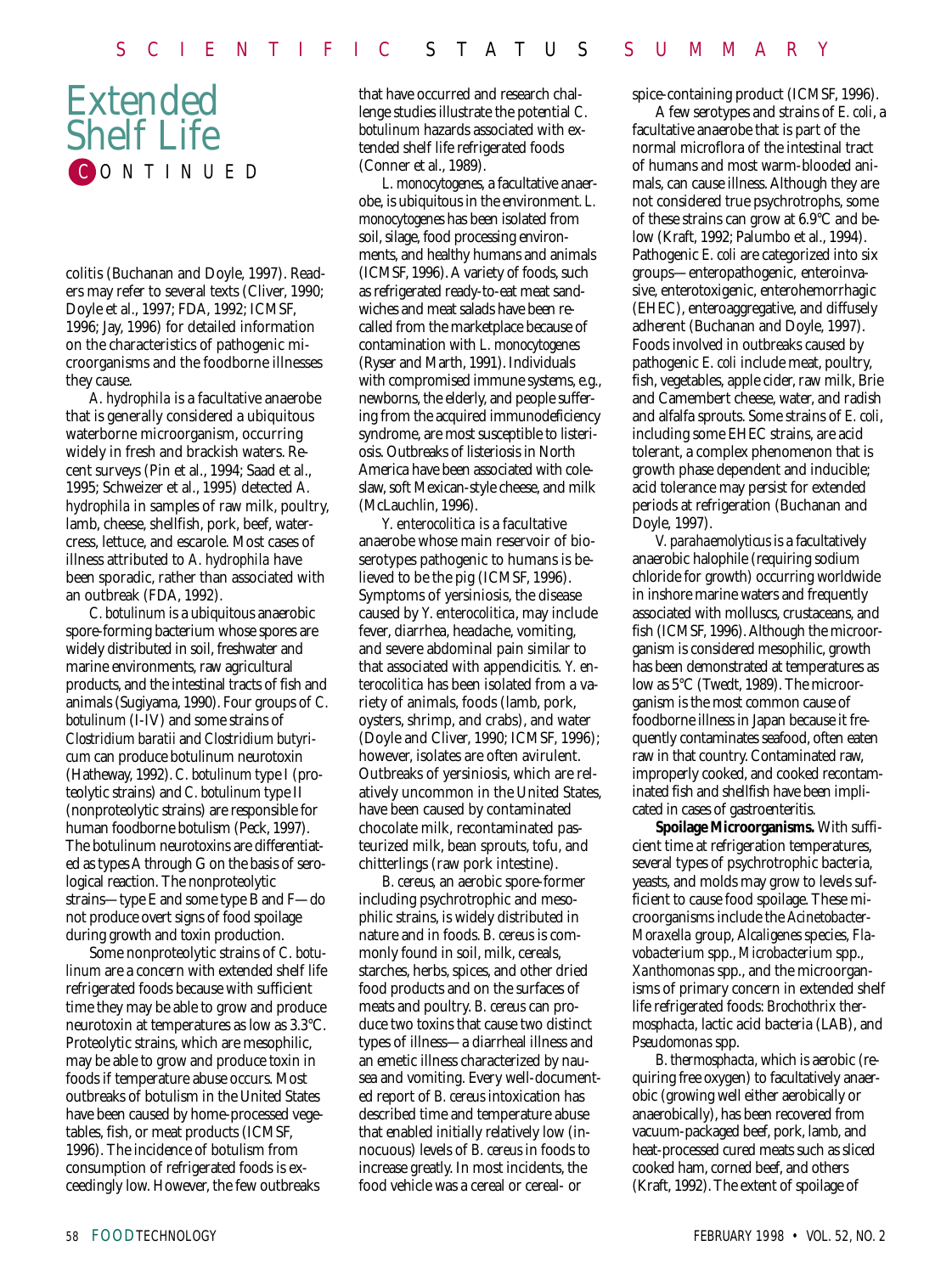vacuum-packed meat by *B. thermosphacta* varies with product pH and with oxygen permeability of the packaging material (Egan and Grau, 1981). Spoilage may involve development of sliminess and production of off-odors and off-flavors conferred by short chain fatty acids (Jay, 1992).

The LAB, such as *Lactobacillus* spp., *Leuconostoc*, and *Pediococcus*, are facultatively anaerobic. The type of spoilage produced by the LAB is determined by the nature of the bacteria. Homofermentative LAB produce primarily lactic acid during sugar fermentation. Heterofermentative LAB produce acetic and formic acid, ethanol, and carbon dioxide, in addition to lactic acid. LAB can spoil a variety of foods, including milk and milk products, meats, vegetables, fruit juices, sugary products, alcoholic beverages, and products preserved with vinegar (Sharpe and Pettipher, 1983).

*Pseudomonas* spp., which are aerobic, are among the most common spoilage agents of refrigerated foods (Gill, 1986; Greer, 1989; Kraft, 1986; Splittstoesser, 1976). Growth of *Pseudomonas* spp., like that of other Gram-negative psychrotrophs, is affected by oxygen tension, salt and other food additives, water activity  $(a_{\ldots})$ , pH, and other factors. During growth, pseudomonads produce proteases and lipases that can catalyze reactions causing degradation of protein and fat. The consequence of these reactions is formation of peptides and fatty acids of undesirable flavor (e.g., bitterness, rancidity) and odor. Sometimes these bacteria also produce unsightly green pigments.

Many yeasts and molds given sufficient time under refrigeration temperatures can spoil fruit juices, meat products, vegetables, dairy products, and possibly other foods (Jay, 1987; Splittstoesser, 1987). Some yeasts in the genera *Candida, Hanseniaspora,* and *Saccharomyces* can grow in fruit juices at -5.5°C to -2.2°C, just above the freezing temperature for these foods (Pederson et al., 1959). Several genera of yeasts are found on fish and meat products. These include *Candida*, *Cryptococcus*, *Debaromyces*, *Hansenula*, *Pichia*, *Rhodotorula*, *Saccharomyces*, *Sporobolomyces*, *Torula*, *Torulopsis*, and *Trichospora* (Jay, 1987). Growth of yeasts on foods is commonly accompanied by production of carbon dioxide and yeasty, fruity, or alcoholic off-flavors and odors.

Psychrotrophic molds include *Botrytis cinerea, Geotrichium candidum*, *Pullaria pullulans (Aureobasidium pullulans),* and some species in the genera *Alternaria,*

*Monilia, Mucor, Penicillium, Sporotrichium, and Rhizopus.* Not only does the visible presence of mold indicate spoilage, molds also commonly produce enzymes that degrade carbohydrates, fats, and proteins, causing softening of foods and flavor and aroma deterioration. Some species of molds, especially those in the genera *Aspergillus*, *Fusarium*, and *Penicillium*, can produce mycotoxins. *Aspergillus* spp. cannot produce mycotoxins at refrigeration temperatures, whereas certain species of *Fusarium* and *Penicillium* can (Frisvad and Samson, 1991).

#### Control Measures

Several types of control methods are effective in preventing or minimizing microbial contamination of product and inhibiting the growth of or destroying microbial contaminants.

**Good Manufacturing Practices (GMPs), Sanitation, and Hygiene.** Processors need to select high-quality raw materials with low levels of microorganisms, especially psychrotrophs. They need to determine potential microbiological hazards of ingredients, possibly using microbiological specifications for ingredients to minimize risk (Moberg, 1989).

Fabrication of raw materials into finished products under hygienic conditions is also important. Food processing equipment must be designed and constructed so that it: (1) is inert to the product, (2) has smooth and nonporous product-contact surfaces, (3) is readily accessible for cleaning and inspection, (4) is self-emptying or self-draining, (5) has covers to prevent external contamination, and (6) has readily cleanable surfaces that do not contact the product and do not harbor contaminants (Cliver and Marth, 1990). The equipment should be cleaned and sanitized as often as is necessary during a day's operation to prevent development of a biofilm that can contaminate subsequent lots of product. Cleaning and sanitizing adequacy can be determined using the more traditional swab procedures, the RODAC (agar contact) method, or the newer rapid ATP (adenosine triphosphate) bioluminescence assays.

Filtration of air entering the food processing area reduces the number of airborne contaminants. If processed foods will not receive a heat treatment or will have few barriers to microbial growth, use of "absolute" (high efficiency) air filters can virtually eliminate microbial contamination. If an air conditioning system is present, the system must be maintained properly so that condensate drains freely and does not contaminate the product. Food processing personnel must use hygienic practices and must be barred from moving from areas containing raw materials to areas containing finished products.

GMPs, sanitation, and hygiene are necessary prerequisites for implementing an effective Hazard Analysis Critical Control Point (HACCP) system, which enables the highest level of food safety assurance possible. HACCP is a systematic approach to the identification, evaluation, and control of food safety hazards, from raw material production and procurement to distribution and consumption of the finished product (NAC-MCF, 1997). HACCP is based on seven principles: (1) conduct a hazard analysis, (2) determine the critical control points, (3) establish critical limits, (4) establish monitoring procedures, (5) establish corrective actions, (6) establish verification procedures, and (7) establish recordkeeping and documentation procedures.

**Multiple Barriers/Hurdles.** Referred to as the hurdle concept or hurdle technology (Leistner and Gorris, 1995; Scott, 1989), this approach combines several factors at subinhibitory concentrations that can effectively control microorganisms in refrigerated foods. Common hurdles include physical elements—such as refrigeration, modified atmosphere packaging (MAP), and heat treatment and physicochemical factors—such as  $a_{\omega}$ , pH, and preservatives. When used together, hurdles interact, sometimes synergistically, enabling use of lower intensities of each factor than would be necessary if each were used alone.

Scott (1989) recommended that challenge studies be conducted to verify the effectiveness of the combination of hurdles. For example, Simpson et al. (1995) demonstrated the antibotulinal effects of salt and pH in minimally processed *sous vide* spaghetti and meat sauce on proteolytic *C. botulinum* types A and B spores and toxin production. The challenge studies indicated that the probability of toxigenesis increased with storage time, but that it decreased as either the  $a_w$  or  $pH$ was decreased. Growth of the spores and toxin production were prevented in the product that was processed at 75°C for 36 min and held at 15°C (simulating mild temperature abuse) for 42 days by >1.5% salt (a*w* 0.983) and pH 5.5.

**Ingredients.** Some products can be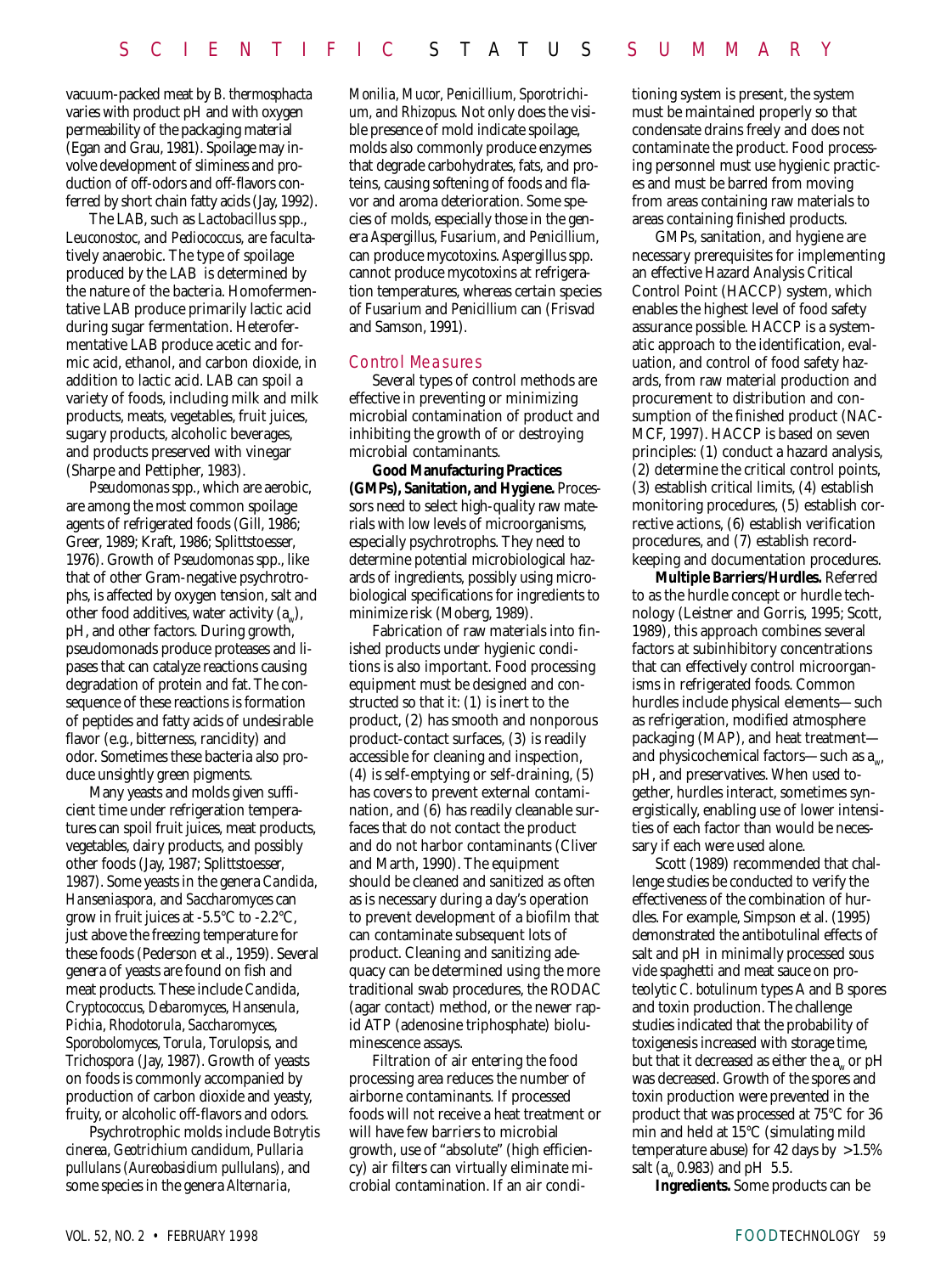## Extended Shelf Life CONTINUED

formulated with ingredients that are barriers to microbial growth. For example, organic acids, particularly acetic but also lactic and citric, can inhibit bacterial growth (Ahamad and Marth, 1989; El-Shenawy and Marth, 1989a; Park et al., 1970). Sorbate, propionate, and benzoate have both antibacterial and antifungal properties (El-Shenawy and Marth, 1988 a,b; El-Shenawy and Marth, 1989a,b; Park and Marth, 1972; Ryser and Marth, 1988). Although salt has antimicrobial properties it is not commonly used in high enough concentrations to be effective; this is particularly true of "low-sodium" foods. When appropriate, use of salt and other ingredients to reduce the  $a<sub>w</sub>$  to 0.980 or below will lengthen the lag phase of most bacteria and will further reduce the rate of any subsequent growth (Cliver and Marth, 1990).

**Heat Treatment.** Heating foods will reduce the microbial population; the degree of reduction depends on the magnitude of the heat treatment, i.e., time and temperature. The magnitude of heat treatments commonly used is pasteurizing (destructive to vegetative pathogens) rather than sterilizing. Heat treatments lower than those producing commercial sterility are likely to inactivate vegetative cells, but not bacterial spores*.* Once the heating is completed, stringent hygienic measures must be implemented to pre-

Table 1 **Generation times of psychrotrophic Pseudomonas species during growth in food. Adapted from Snyder (1996).**

| Temperature<br>C<br>F |      | Generation time (h) | Food          |
|-----------------------|------|---------------------|---------------|
| 0                     | 32   | 26.6                | Dairy product |
| 0                     | 32   | 30.2                | Fish          |
| 2.5                   | 36.5 | 7.7                 | Dairy product |
| 2.5                   | 36.5 | 8.0                 | Chicken       |
| 2.5                   | 36.5 | 13.8                | Meat          |
| 4.5                   | 40   | 11.7                | Dairy product |
| 4.5                   | 40   | 6.7                 | Fish          |
| 4.5                   | 40   | 5.0                 | Dairy product |
| 10                    | 50   | 5.4                 | Dairy product |
| 10                    | 50   | 2.6                 | Dairy product |
| 10                    | 50   | 2.7                 | Chicken       |
| 10                    | 50   | 1.9                 | Fish          |

vent recontamination of the food with psychrotrophic spoilage or pathogenic microbes.

**Modified Atmosphere Packaging.** MAP extends product shelf life by reducing oxygen and/or increasing gases, such as carbon dioxide, in the food product environment. MAP inhibits the growth of aerobic spoilage microorganisms, such as *Pseudomonas* species, but allows facultative anaerobes such as LAB to grow. Integrated with aseptic packaging, the technology has experienced rapid growth in the minimally processed refrigerated foods sector (Brody, 1996).

Use of MAP is not without some risk, however. Any facultatively anaerobic or anaerobic psychrotrophic pathogens, such as nonproteolytic *C. botulinum* type E or *Y. enterocolitica,* may be able to grow until the LAB have reduced the pH of the product to inhibitory levels. Further, unlike aerobic spoilage microorganisms, growth of LAB may not be accompanied by overt evidence of spoilage. Moreover, if the MAP product received a nonsterilizing heat treatment, any surviving *C. botulinum* spores may, upon temperature abuse of the product, germinate, grow, and produce toxin without organoleptic signs of spoilage.

**Storage Temperature and Shelf life.** Microbial lag phases (during which there is no growth or a decline in microbial numbers) and generation times (duration between formation of a daughter cell and its division into two new cells) increase as refrigeration temperature decreases (Table 1, 2, and 3). Thus, product temperature should be maintained just slightly above freezing. Acceptable product shelf life (e.g., days or weeks) at specified temperature limits should be established and monitored to help manage food quality and safety. Because the potential exists for temperature abuse at some point during handling or for storage past the intended shelf life, timetemperature indicators or integrators can be useful in determining when refrigeration temperatures or intended storage times have been exceeded (Labuza, 1996; Taoukis et al., 1991).

**Other Control Measures.** Table 4 lists potential non-thermal methods to extend shelf life and their mode of action on microbial cells. Except for the limited use of food irradiation, the bacteriocin nisin, and high hydrostatic pressure (HHP), these methods are not yet fully developed nor commercially applied.

Table 2 **Lag time and generation time of Listeria monocytogenes in fluid dairy products at various temperatures. Adapted from Rosenow and Marth (1987).**

| Temperature °C Lag time (h) |         | Generation time (h) |
|-----------------------------|---------|---------------------|
| 4                           | 120-144 | $33.3 - 36.3$       |
| 8                           | 24-48   | $10.6 - 13.1$       |
| 13                          | 10      | $5.8 - 6.0$         |
| 21                          | 5       | $1.7 - 1.9$         |

Ionizing radiation, from gamma rays (produced by the radioisotopes cobalt-60 or cesium-137), machine generated x-rays (with a minimum energy of 5 million electron volts, MeV), and electrons (with a maximum energy of 10 MeV) has been studied extensively. The United States has accepted this nonthermal processing technology for insect disinfestation of wheat, wheat flour, and fresh fruits and vegetables, inhibition of maturation of fresh fruits and vegetables, sprout inhibition of potatoes, inactivation of *Trichinella spiralis* in pork, and microbial decontamination of spices, herbs, vegetable seasonings, poultry, and red meats. Commercial application of ionizing radiation to foods in the United States, however, has grown slowly (Olson, 1998). Widespread application to refrigerated foods requires consumer acceptance.

Pulsed electric fields technology (PEF), also nonthermal, uses very short pulses of high intensity electric fields to inactive microorganisms. It has been largely limited to liquids such as juices, milk, and liquid egg. Applied to foods, PEF has the potential to equal conventional pasteurization (Yousef, 1996).

Pulsed high-intensity light is a nonthermal technology that uses a xenon flashlamp to generate extremely brief  $(\leq 2$  msec) flashes of intense broad-spectrum (200 to 1,100 nanometer wavelength) light to inactivate microorganisms (Yousef, 1996). Accepted by the Food and Drug Administration (FDA, 1996) for controlling microorganisms on the surface of food, the technology is also useful for treating surfaces of equipment and packaging materials. Successful commercial application to food requires further development because the method as currently understood suffers from limited penetration into food and may cause lipid oxidation (Yousef, 1996).

HHP is effective in controlling microorganisms. Raffalli et al. (1994) demonstrated that *L. innocua* added to 35% fat cream at 107 cells per milliliter was re-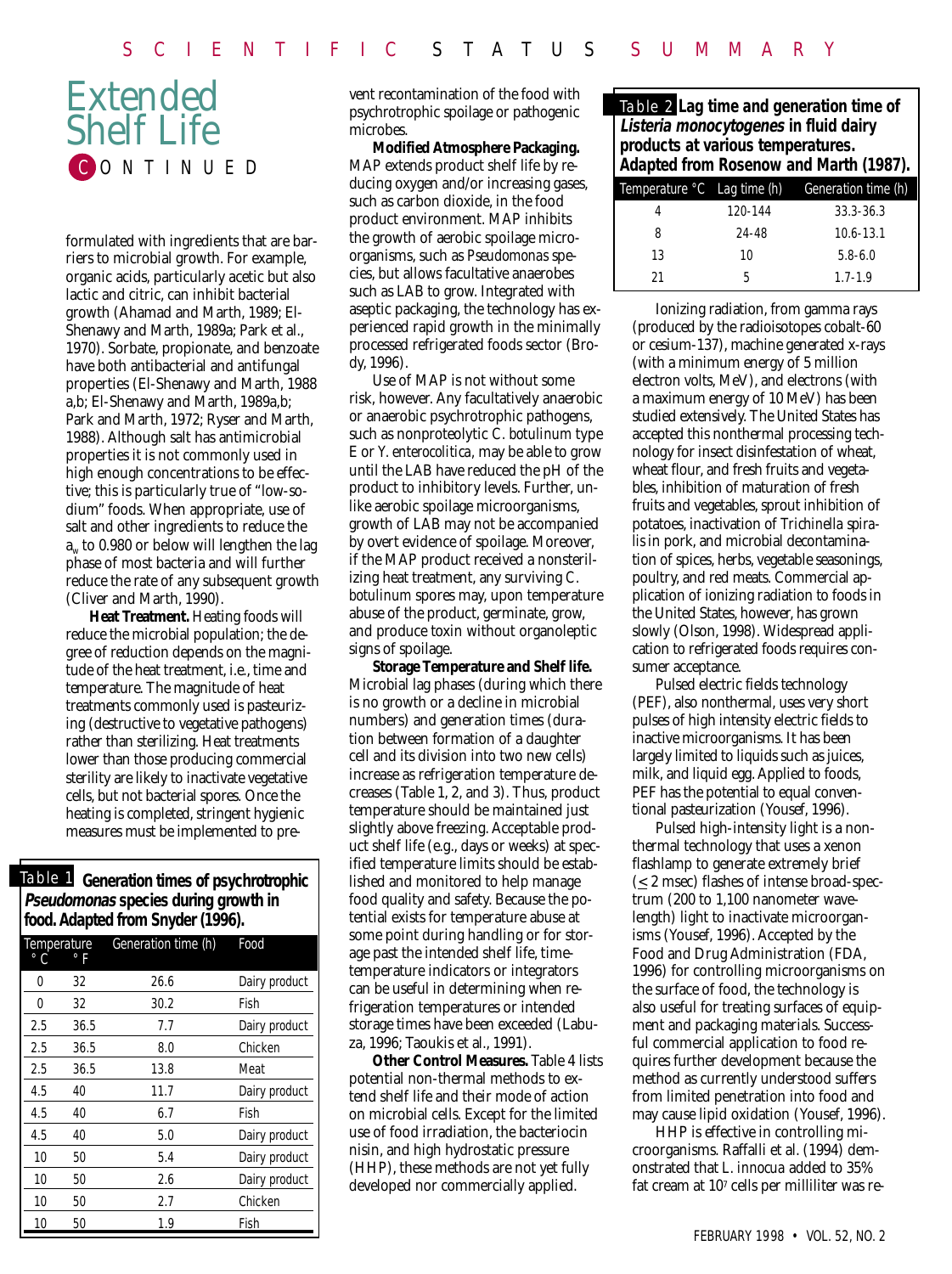duced 98.7–99.99% after treatment at 25–26°C for 10–30 min. The D-value for *L. innocua* was 7.4 minutes. After treatment for 20 and 30 min, all surviving microorganisms were injured; a resuscitation step was needed before they were able to grow on a selective medium. HHP is applied commercially to refrigerated avocado products.

Bacteriocins are antimicrobial proteins produced by certain bacteria. The best known bacteriocin is nisin (also designated as a lantibiotic), produced by certain strains of *Lactococcus lactis* subsp. *lactis* (formerly *Streptococcus lactis*). In the United States, nisin is generally recognized as safe (GRAS) for limited use in pasteurized processed cheese to control growth of and toxin production by *C. botulinum* (FDA, 1988). GRAS petitions have been filed for use of nisin in reduced cholesterol liquid whole eggs, sauces, and nonstandardized salad dressings (FDA, 1994, 1995). In recent years, an array of other bacteriocins, many of which are inhibitory to foodborne pathogens, has been discovered. These include unnamed bacteriocins produced by enterococci (Martin et al., 1994; Tarelli et al., 1994), pediocin produced by *Pedicoccus acidilactici* (Huang et al., 1994), bavaricin produced by *Lactobacillus bavaricus* (Larsen and Norrung, 1993), mesenterocin produced by *Leuconostoc mesenteroides* (Huang et al., 1993; Maftah et al.,

1993), carnocin produced by *Carnobacterium piscicola* (Bagi and Buchanan, 1994; Mathieu et al., 1994), sakacin produced by *Lactobacillus sake* (Holck et al., 1994), and curvaticin produced by *Lactobacillus curvatus* (Garver and Muriana, 1994).

#### Labeling

Manufacturers recognize the

potential for temperature abuse during distribution or storage of foods requiring refrigeration. Hence, they voluntarily use label statements, such as "keep refrigerated" or "refrigerate after opening," to inform consumers of the need to maintain product at refrigeration temperatures (FDA, 1997).

The FDA determined in 1997 that the labeling of potentially hazardous foods that need refrigeration by consumers should be more specific about the types of hazards present and the necessary storage conditions after the food is opened and issued labeling guidance (FDA, 1997) to food manufacturers. The agency delineated foods that need refrigeration into three groups and developed model label statements and guidance on label placement and prominence. The model label statements refer to the importance of refrigeration for foods in two of the groups

#### to maintain safety and the use of refrigeration for foods in the third group to maintain quality.

#### Summary

A variety of high quality extended shelf life refrigerated foods is available. With attention to GMPs, sanitation, hygiene, product formulation, storage temperature, length of refrigerated storage, and microbial control treatments, extended shelf

#### Table 4 **Nonthermal methods to treat foods. Adapted from Yousef (1996).**

| Method                    | Mode of action on microbial cells |  |  |
|---------------------------|-----------------------------------|--|--|
| Pulsed electric fields    | Rupture of cell membrane          |  |  |
| Pulsed light              | UV (or thermal) effect            |  |  |
| lonizing radiation        | DNA damage                        |  |  |
| High hydrostatic pressure | Denaturing of protein             |  |  |
| <b>Bacteriocins</b>       | Damage of cell membrane           |  |  |
|                           |                                   |  |  |

#### life refrigerated foods will be of high quality and minimal risk for foodborne illness.

#### **REFERENCES**

- Ahamad, N. and Marth, E.H. 1989. Behavior of Listeria monocytogenes at 7, 13, 21 and 35°C in tryptose broth acidified with acetic, citric or lactic acid. J. Food Protect. 52: 688-695.
- Bagi, L.K. and Buchanan, R.L. 1994. Purification and characterization of a bacteriocin produced by Carnobacterium piscicola LK 5. Dairy Food Environ. Sanita.  $14: 616$  (Abstr.).
- Brody, A.1996. Integrating aseptic and modified atmosphere packaging to fulfill a vision of tomorrow. Food Technol. 50(4): 56-66.
- Buchanan, R.L. and Doyle, M.P. 1997. Foodborne disease significance of Escherichia coli 0157:H7 and other enterohemorrhagic E. coli. A Scientific Status Summary of the Institute of Food Technologists' Expert Panel on Food Safety and Nutrition, Chicago, Ill., Food Technol. 51(10): 69-76.
- Cliver, D.O. 1990. "Foodborne Diseases." Academic Press, Inc., San Diego, Calif.
- Cliver, D.O. and Marth, E.H. 1990. Preservation, sanitation, and microbiological specifications for food. In "Foodborne Diseases," ed. D.O. Cliver, p. 45, Academic Press, Inc., San Diego, Calif.
- Conner, D.E., Scott, V.N., and Bernard, D.T. 1989. Potential Clostridium botulinum hazards associated with extended shelf-life refrigerated foods: A review. J. Food Safety 10: 131-153.
- Doyle, M.P. and Cliver, D.O. 1990. Yersinia enterocolitica. In "Foodborne Diseases," ed. D.O. Cliver. p. 223. Academic Press, Inc., San Diego, Calif.
- Doyle, M.P., Beuchat, L.R., T.J. Montville. 1997. "Food Microbiology: Fundamentals and Frontiers." ASM Press, Herndon, Va.
- Egan, A.F. and Grau, F.H. 1981. Environmental conditions and the role of Brochothrix thermosphacta in the spoilage of fresh and processed meat. In "Psychrotrophic Microorganisms in Spoilage and Pathogenicity," ed. T.A. Roberts, G. Hobbs, J.H.B. Christian and N. Skovgaard, p. 211, Academic Press, Inc., New York.
- El-Shenawy, M.A. and Marth, E.H. 1988a. Sodium benzoate inhibits growth of or inactivates Listeria monocytogenes. J. Food Protect. 51: 525–530.
- El-Shenawy, M.A. and Marth, E.H. 1988b. Inhibition and inactivation of Listeria monocytogenes by sorbic acid. J. Food Protect. 51: 842–847.
- El-Shenawy, M.A. and Marth, E.H. 1989a. Inhibition and inactivation of Listeria monocytogenes by sodium benmulation, and a zoate together with some organic acids. J. Food Protect. 52: 771–776.
	- El-Shenawy, M.A. and Marth, E.H. 1989b. Behavior of Shenawy, M.A. and warun, E.H. 19690. Benavior<br>Listeria monocytogenes in the presence of sodium propionate. Intern. J. Food Microbiol. 8: 85–94.
	- FDA. 1988. Nisin preparation: Affirmation of GRAS status as a direct human food ingredient. Food and Drug Admin., Fed. Reg. 53: 11247-11251.
	- FDA. 1994. M.G. Waldbaum Co.: Filing of petition for affirmation of GRAS status. Food and Drug Admin., Fed. Reg. 59: 12582-12583. *Continued on next page*

FOODTECHNOLOGY 61

#### Table 3 **Generation times or time until toxin formation by some psychrotrophic pathogens during growth in food. Adapted from Snyder (1996).** Pathogen Temperature Generation Food

|                                 | $\circ$ C                                                    | $\circ$ F                                          | time (h)                                                     |                                                                                                  |
|---------------------------------|--------------------------------------------------------------|----------------------------------------------------|--------------------------------------------------------------|--------------------------------------------------------------------------------------------------|
| Listeria monocytogenes          | 0<br>3<br>4<br>5<br>5<br>5<br>10<br>10                       | 32<br>37<br>39<br>41<br>41<br>41<br>50<br>50       | 110.0<br>37.6<br>36.0<br>43.0<br>44.0<br>33.2<br>21.7<br>8.2 | Corned beef<br>Roast beef<br>Milk<br>Raw cabbage<br>Cooked meat<br>Ham<br>Lettuce<br>Corned beef |
| Yersinia enterocolitica         | 0<br>0<br>3<br>$\overline{7}$<br>10                          | 32<br>32<br>37<br>45<br>50                         | 67.4<br>44.0<br>18.0<br>10.3<br>12.0                         | Imitation crab legs<br>Oysters<br>Boiled shrimp<br>Cooked beef<br>Imitation crab legs            |
| Escherichia coli                | 10                                                           | 50                                                 | 5.2                                                          | Culture medium                                                                                   |
| Pathogen                        | Temperature<br>° C<br>° F                                    |                                                    | Time to toxin<br>formation (h)                               | Food                                                                                             |
| Clostridium botulinum<br>type E | 3.3<br>3.3<br>4.0<br>4.4<br>5.0<br>6.0<br>7.0<br>9.0<br>10.0 | 38<br>38<br>39<br>40<br>41<br>43<br>45<br>48<br>50 | 744<br>964<br>644<br>1320<br>426<br>456<br>243<br>163<br>138 | Beef stew<br>Fish<br>Fish<br>Crabmeat<br>Fish<br>Beef stew<br>Fish<br>Fish<br>Fish               |